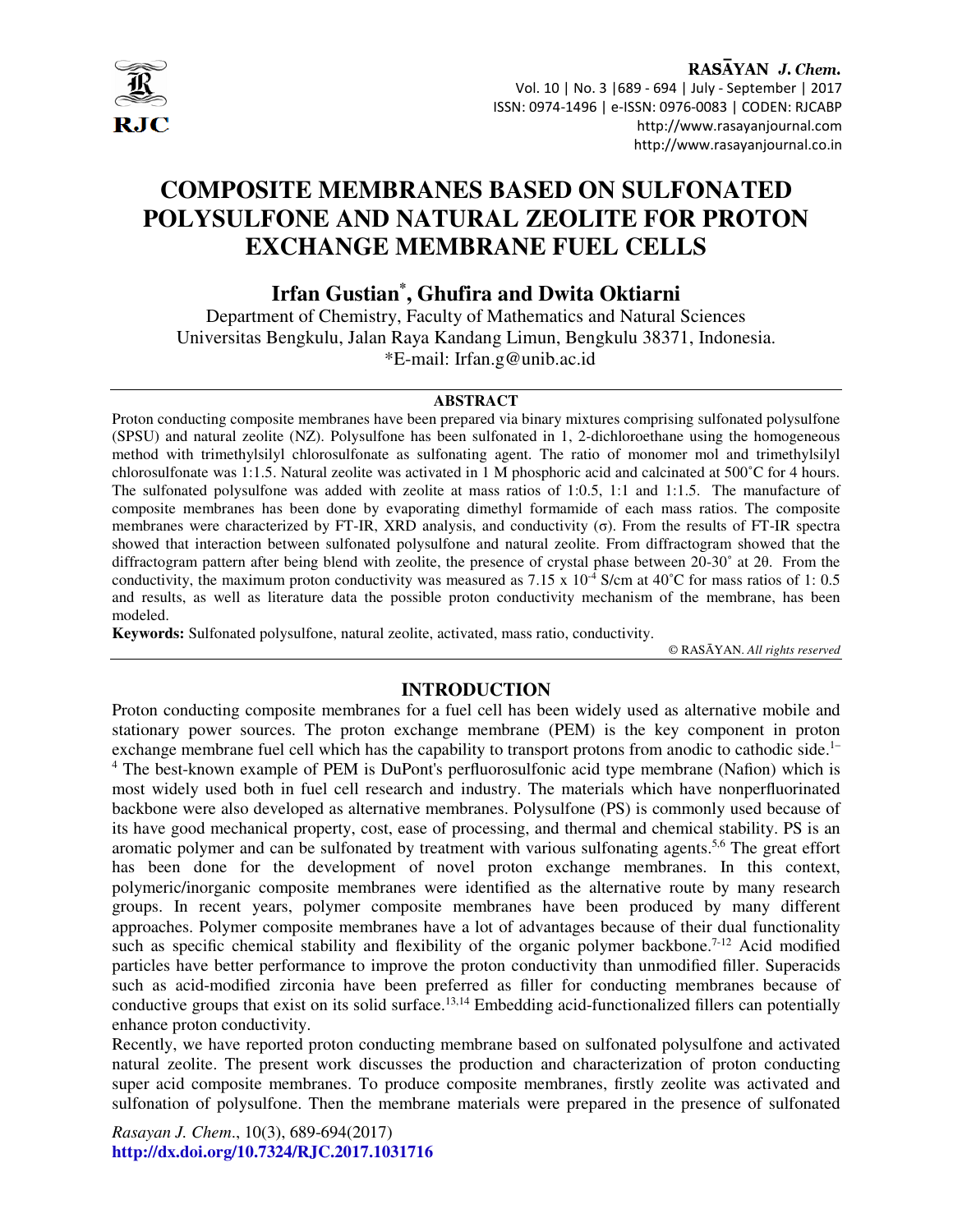polysulfone (SPSU) and activated natural zeolite. Composite proton conducting membrane was evaluated in terms of the functional groups by FT-IR, diffractogram patterns by XRD, and proton conductivity by IM 3590 Chemical Impedance Analyzer HIOKI.

## **EXPERIMENTAL**

## **Materials**

Commercial polysulfone (PSU), trimethylsilyl chlorosulfonate (TMSCS) and methanol purchased from Aldrich, dimethylformamide and 1, 2-dichloroethane from Merck, and natural zeolite from Lembang West Java-Indonesia.

## **Preparation**

Sulfonated polysulfone (SPSU) was prepared according to literature.<sup>15-17</sup> The sulfonation degree (DS) of polysulfone was measured by acid–base titrimetric method. The sulfonation ratio of sulfonated polysulfone was calculated as  $187\%$  ((mol SO<sub>3</sub>H/repeat unit) x 100).

The preparation of proton-conductive composite membranes includes two steps which are as follows. Firstly zeolite was activated and then sulfonation of polysulfone. The membrane materials were prepared in the presence of sulfonated polysulfone (SPSU) and activated natural zeolite (NZ). SPSU and NZ have added at several mass ratios in DMF, i.e., SPSU:NZ; 1:0.5, 1:1, and 1:1.5. The mixtures were stirred overnight with mechanical stirring at 80 °C. Solvent was evaporated in a vacuum oven at 60 °C. To ensure complete solvent removal, the membranes were placed in a glove box at 50 °C. Figure-1 shows composite membranes SPSU: NZ; 1:0.5, 1:1, 1:1.5 and SPSU.



Fig.-1: Composite membranes SPSU: NZ; 1:0.5 (a), 1:1 (b), 1:1.5 (c) and SPSU (d).

## **Characterization**

FT-IR spectra were recorded on a Bruker Alpha-P (Wismar, Germany) in attenuated total reflectance (ATR) in the range of 4000-400 cm-1. The X-ray powder diffraction (XRD) analysis was performed using X-ray diffractometer (Rigaku D-MAX2200, Japan) with Cu Ka ( $\lambda = 1.5406$  A) radiation over the range 20 between  $0^{\circ}$  and  $70^{\circ}$ . The conductivity of the membrane was measured by IM 3590 Chemical Impedance Analyzer HIOKI in frequency 1 KHz, 0.05 Volt and temperature between 30 and 80 °C.

# **RESULTS AND DISCUSSION**

Figure-2 shows the FTIR spectrum of polysulfone that has reported previously.<sup>17</sup> Compared with the sulfonated spectrum, there is the difference. Differences in the spectrum of sulfonated polysulfone and polysulfone are particularly apparent in the area of the wavelength number 3700-2900 cm-1 and near the region 1310-1200 cm<sup>-1</sup>, where the polysulfone spectrum does not show the vibration of the OH strain and the symmetry  $O = S = O$  of the cluster sulfonate -SO<sub>3</sub>. It is also supported by the different types of spectrum bands obtained in the fingerprint region between polysulfone and sulfonated polysulfone. This phenomenon has been reported by previous studies.15-17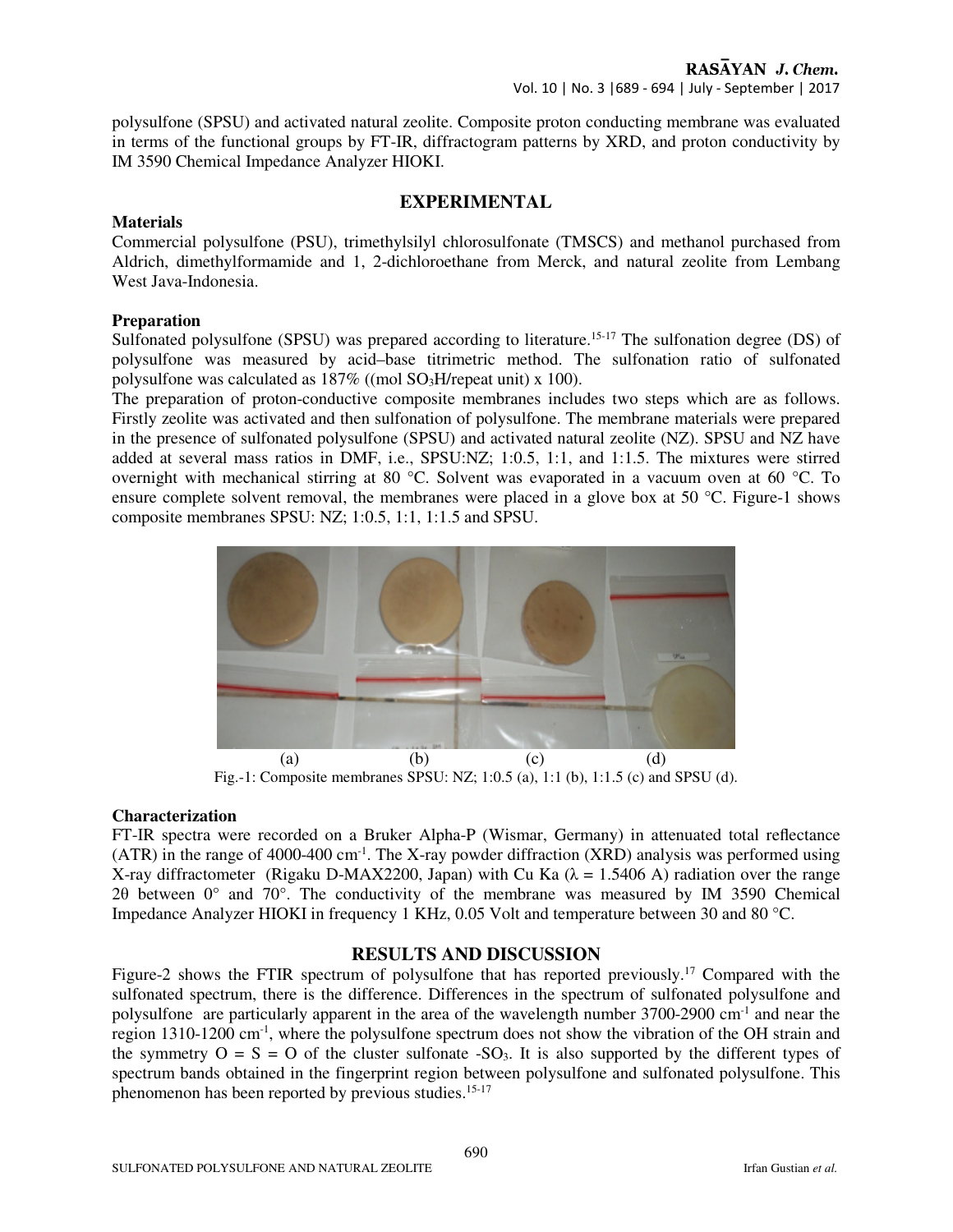

Fig.-2: FTIR spectrum of polysulfone<sup>17</sup>.

Figure-3 shows the spectra of sulfonated polysulfone (SPSU) and the composite membranes (SPSU: NZ 1:0.5, 1:1 and 1:1.5). Once blended with zeolite, all samples showed 6 similar bands in the area around 3440, 1635, 1223, 1091, 792, 600 cm<sup>-1</sup>. The peak area of approximately 3440 cm<sup>-1</sup> is the peak stretching of O-H, where water is absorbed in the cavity and zeolite channel. While the peak at about 1635 cm-1 corresponds to the bending mode of O-H water. In addition, the broadband in the area of about  $1091 \text{ cm}^{-1}$ , which is most prominent in the FTIR spectra, corresponds to the asymmetric internal stretching of the SiO4 or AlO4 vibration bands.



Fig.-3: Spectra of sulfonated polysulfone (SPSU) and the composite membranes (SPSU: NZ 1:0.5, 1:1 and 1:1.5). While the small bands observed at about  $1223 \text{ cm}^{-1}$  are for asymmetry stretching external vibration bands from  $SiO_4$  or AlO<sub>4</sub>. On the other hand, ribbons around 792 cm<sup>-1</sup> and 600 cm<sup>-1</sup> are due to the symmetric stretching of SiO<sub>4</sub> or AlO<sub>4</sub> and the vibrations of the double rings respectively. The small band observed at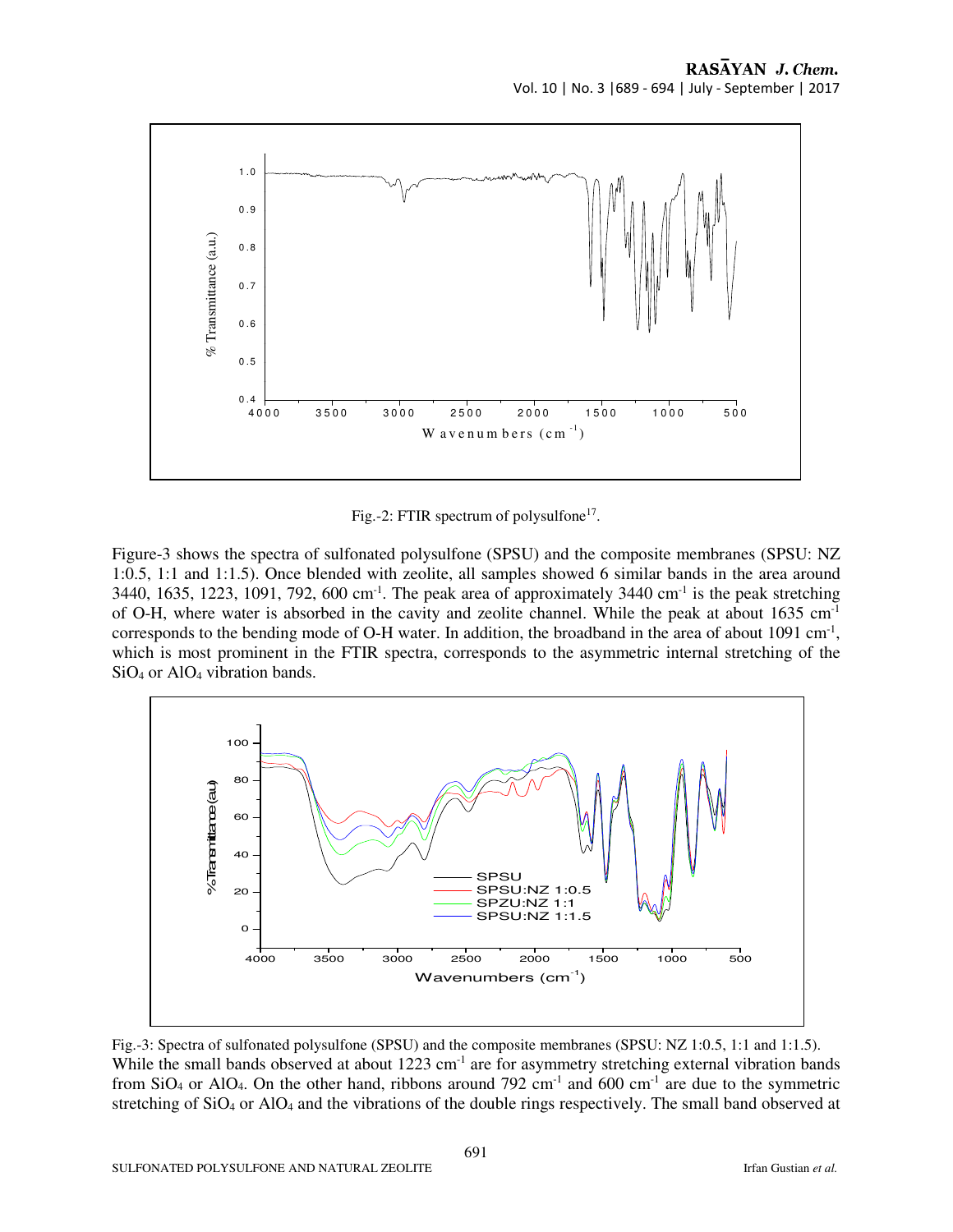about  $600 \text{ cm}^{-1}$  represents the blending mode for Si-O-Si. These wavenumbers have been reported previously.<sup>18</sup>



Fig.-4: Diffractogram of sulfonated polysulfone (SPSU) and the composite membranes (SPSU:NZ 1:0.5, 1:1 and 1:1.5).

Figure-4 shows the diffractogram of sulfonated polysulfone (SPSU) and the composite membranes (SPSU: NZ 1:0.5, 1:1 and 1:1.5). Sulfonated polysulfone itself generally exhibits a diffraction pattern with amorphous phases. Composite membranes SPSU: NZ; 1: 0.5 has begun to show the peaks of the crystal phase in the region of 20-40˚. Furthermore, the composition of 1: 1 in the area 20-40˚ the more obvious the influence of zeolite.



Fig.-5: DC conductivities of sulfonated polysulfone (SPSU) and the composite membranes (SPSU: NZ 1:0.5, 1:1 and 1:1.5) as a function of reciprocal temperature.

In the composition of 1: 1.5 peaks in the area of 20-40˚ begin to narrow. Overall the amorphous phase at 0-30˚ is more dominant, the diffractogram pattern after being blending with zeolite, the presence of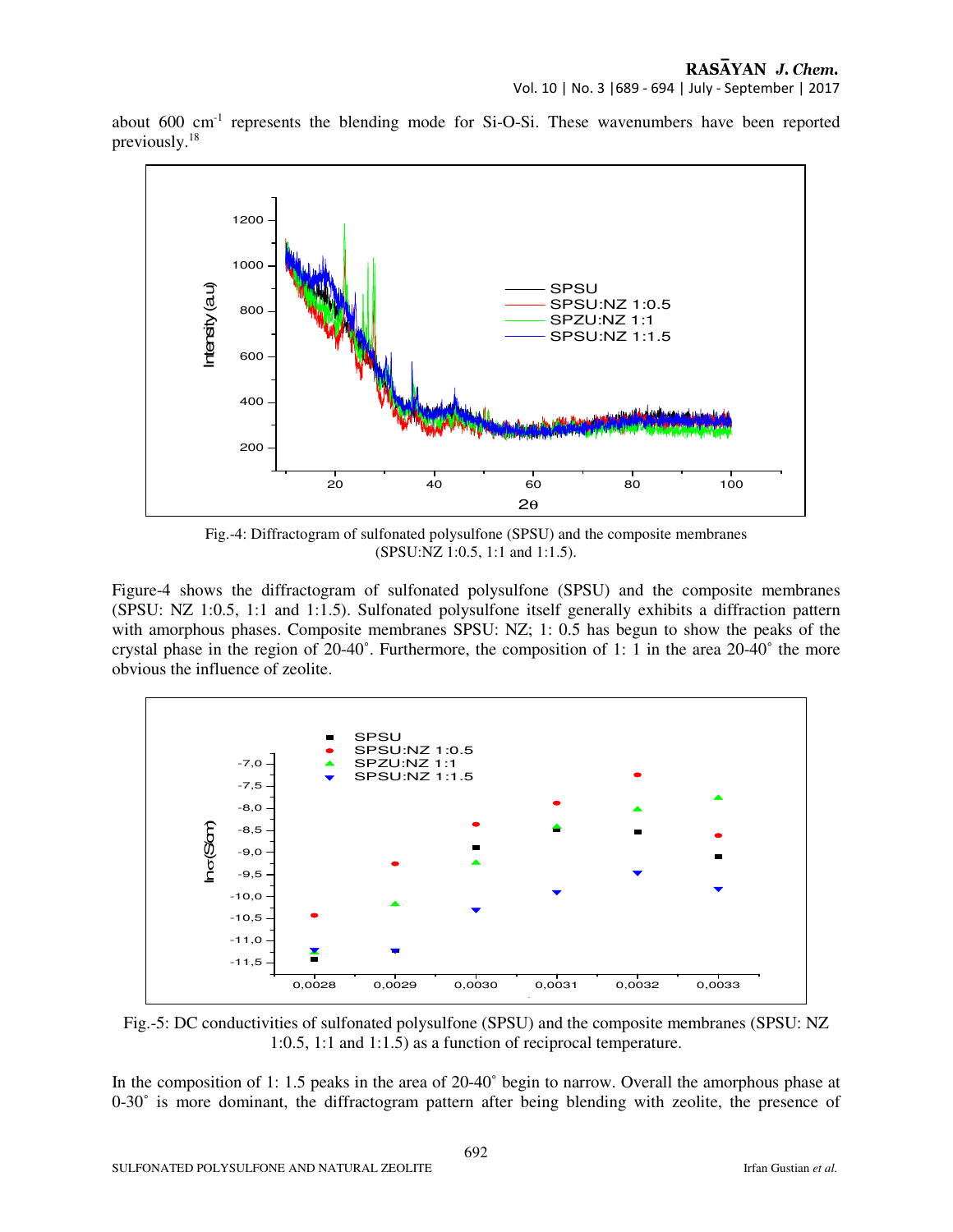crystal phase between 20-40˚ at an angle of 2θ this is a logical consequence due to the addition of zeolite. The basic pattern of zeolite diffractogram has been reported previously.<sup>19</sup>

Figure-5 Shows the DC conductivities of sulfonated polysulfone and composite membranes as a function of reciprocal temperature. It appears that the highest proton conductivity is present in the sulfonated polysulfone membrane that was blended by 0.5 g of zeolite. Conductivity was obtained at a temperature of 40 °C of 7.15 x 10<sup>-4</sup> S/cm. It is further demonstrated by 1 g of zeolite at a temperature of 30 °C of 4.249 x 10<sup>-4</sup> S/cm. Sulfonated polysulfone membrane was obtained at a temperature of 50 °C of 2.09 x 10<sup>-</sup> <sup>4</sup> S/cm. For sulfonated polysulfone membranes blending with 1.5 g of zeolite had maximum conductivity value of 7.85 x  $10^{-5}$  S/cm at a temperature of 40 °C. The previous study has reported that conductivity composite membranes based on sulfonated polysulfone and activated carbon has been measured as 8.8 x  $10^{-4}$  S/cm at 40 °C.<sup>17</sup>

The conductivity isotherm illustrates that the DC conductivities of SPSU-NZ composite membranes strongly depend on temperature as well as on the mass ratio of NZ. However, the DC conductivity illustrates that the NZ content increases the conductivity for SPSU–NZ: 1:0.5 composite membrane, and decreases the conductivity for SPSU–NZ; 1:1. One possible explanation is that complexation may occur between side acid units of NZ and SO<sub>3</sub>H groups of sulfonated polysulfone at 1:0.5 ratio of NZ. Additional reason can be the partial reaction of zeolite resulting in loss of proton sources. Thus, at mass ratio 1:1 NZ ratio the proton conductivity decreased due to loss of proton by condensation.

The direct current (DC) conductivities strongly depends on the temperature and the mass ratio of NZ. From the temperature at  $40^{\circ}$ C, we measured a conductivity of 7.15 x  $10^{-4}$  S/cm for SPSU: NZ, 1:0.5. It has found that the membrane with a mass ratio of NZ 0.5 has a higher conductivity. When the NZ composition increased the proton conductivity also decreased. The major part of proton transport is provided over both acids from zeolite coordinated with SO3H groups of sulfonated polysulfone. In particular, there are two different types of transport mechanisms that contribute to the movement of protons on the proton conducting membrane. The first is through structural diffusion (Grotthuss mechanism) where proton conductivity is controlled by proton transport through dopant, Grotthuss proton transport. The second is through a vehicle mechanism, the proton runs through the species on a neutral or charged vehicle. Previous studies have reported the contribution of this mechanism to proton conductivity of pure dopant.<sup>20</sup>

The proposed proton transport model in composite membranes occurs through the structural diffusion of proton conductivity mainly controlled by proton transport. This mechanism of proton movement has known as the 'vehicle mechanism', the movement of protons occurs from one protonated site to the next protonation site, the proton can be transferred from protonated NZ molecule to neighbor non-protonated NZ molecule. Therefore, at 0.5 g addition of NZ, proton transfers occur rapidly to neighboring molecules with low activation energy, such as at 40 °C. The movement of protons across the membrane follows the vehicle diffusion mechanism, it can be explained that NZ can replace the role of water to produce proton conductivity in the composite membranes at temperatures below 100 °C.

## **CONCLUSION**

In the present work, we have carried out sulfonation of polysulfone with sulfonation degree 187% using 1, 2-dichloroetana as a solvent and trimethylsilyl chlorosulfonate as a sulfonating agent with a mole ratio of 1:1.5. Composite membranes have been prepared by mixing the sulfonated polysulfone with natural zeolite with mass ratios 1:0.5, 1:1 and 1:1.5 in dimethylformamide, the proton conductivity of SPSU–NZ was measured as  $7.15 \times 10^{-4}$  S/cm at 40°C for membrane 1:0.5. The proton transport model of composite membranes is through a vehicle mechanism. These composite membranes can be suggested for application in polymer electrolyte membrane fuel cells (PEMFCs).

## **ACKNOWLEDGMENT**

This work was supported by Penelitian Fundamental Kemenristek-Dikti Republic of Indonesia under the contract number 904/UN30.15/LT/2017.